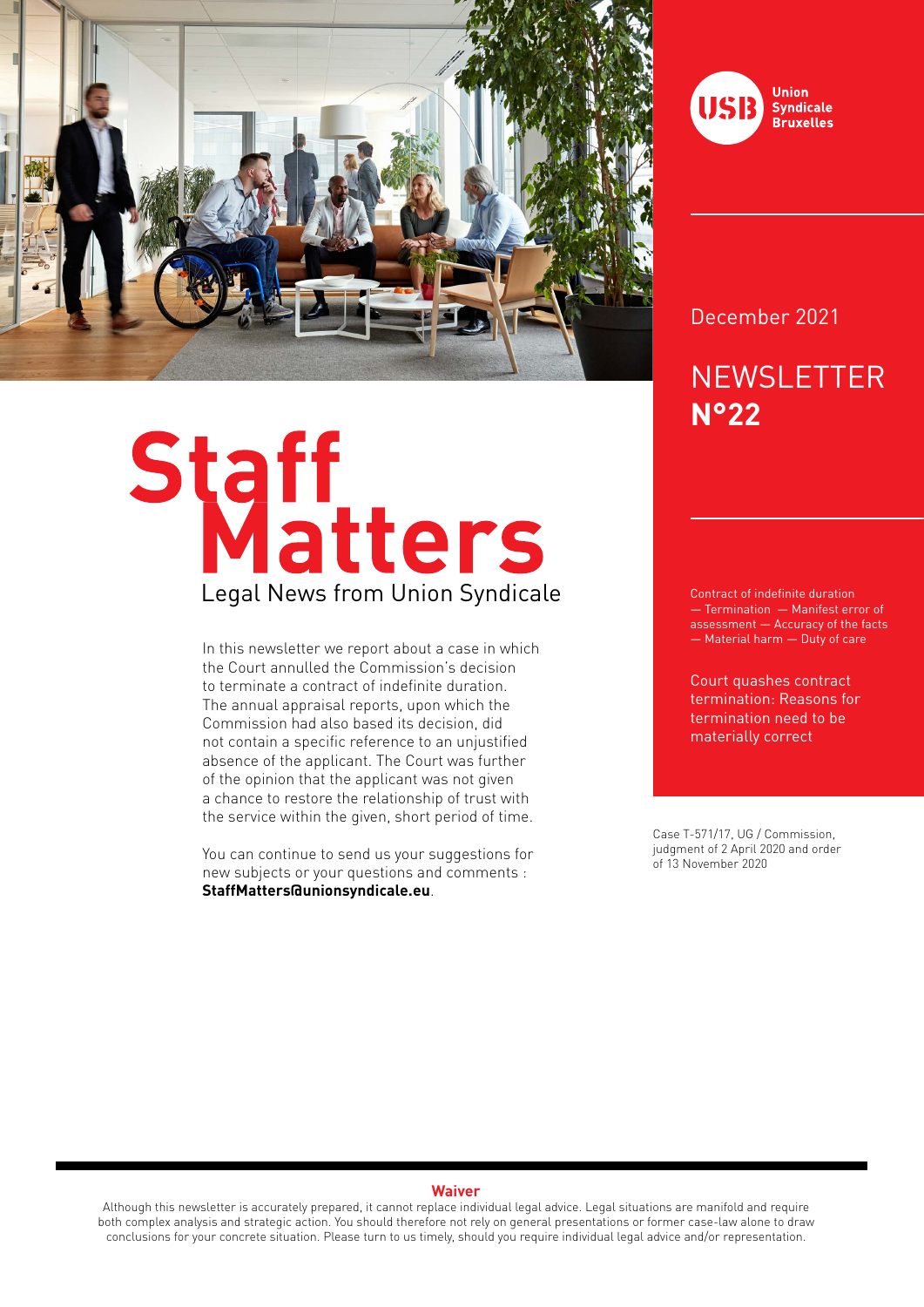## **Facts of the Case and Procedure**

The applicant was engaged as contract agent attributed to the Commission's Office for 'Infrastructure and Logistics in Luxembourg' (OIL) in the function of a childcare worker. After a first renewal, her contract was extended for an indefinite duration. The applicant was then exempted at 50% from her childcare work, in order to perform the function of political secretary at a trade union. The applicant's appraisal reports for 2013 and 2014 both concluded that her performance was satisfactory. The applicant was elected as member of the local staff committee in 2015 and appointed to sit on the central staff committee. Her appraisal report for 2015 concluded that her performance was unsatisfactory. The applicant lodged an appeal against that report. In 2016, the applicant was placed on parental leave for a period of four months, which was later extended. In September 2016, the Commission informed the applicant of the intention to terminate her employment contract, indicating problems relating to the applicant's conduct in service and her attitude at work; further it indicated that there had been no improvement in performance and pointed to negative consequences of her conduct on the continuity and quality of the service to children and parents. In October 2016, the Commission terminated the applicant's contract with a notice of nine months. In her court action, the applicant sought annulment of the decision terminating her employment contract; secondly, she claimed compensation for the material harm suffered following that decision and for the non-material harm suffered as a result of the degrading treatment she claims to have been suffered because of her trade union activity and her parental leave.



### **The Decision of the Court and Reasoning**

In its judgment, the General Court annulled the decision of the Commission terminating the applicant's contract of indefinite duration. It ordered the parties to forward to the Court a joint agreement on the quantified amount of financial compensation. The parties have hence agreed extra-court to an amount of 68.000 € to be paid to the applicant (independent of her pension rights and costs of the procedure).

1.) On questions of the admissibility of the application, the Court reminds that merely preparatory acts (here the announcement of the intention to terminate the contract) can neither directly nor incidentally be challenged at the court. As to the sought annulment of the negative appraisal report for the year 2015, although the applicant had introduced an appeal against that appraisal report (Art. 43 SR), she had not filed a complaint (Art. 90, 91(2) SR) against it. The request to annul the report was therefore inadmissible.

2.) The applicant pleaded that the Commission had violated Art. 42a SR, in that she was dismissed while she was on parental leave, further she claimed a violation of the disciplinary procedure provided for in Annex IX SR, a violation of the right to be heard, a lack of real and serious reasons for her dismissal, a violation of the obligation to state reasons, a misuse of power in that the dismissal was allegedly motivated by the applicant's parental leave and by her trade union activities, finally an infringement of the principle of proportionality.

The Court states that the Commission has a **broad discretion** when terminating a contract under Art. 47 lit c CEOS, and that the control of this decision by the judge is limited to the verification of the absence of manifest error of assessment or misuse of powers. Where the administration refers to **specific facts**, the judge must verify that these reasons are **materially correct**. Further, the Court stated, that when deciding on the situation of a staff member, the authority has to take into consideration all the factors which are likely to determine its decision, and in particular the interests of the agent concerned. This results from the administration's **duty of care**, which reflects the balance of reciprocal rights and obligations that the statute and, by analogy, the CEOS have created in relations between the authority and its agents.

The Court then assessed the annual appraisal reports and the objectives set to the applicant thereafter. It concluded that the period provided for the applicant to improve her performance within the ca. three months since she became aware of the objectives, was too short for the applicant to allow her to rebuild the relationship of trust with her service and to fulfil the objectives. The decision to terminate the contract was thus vitiated by